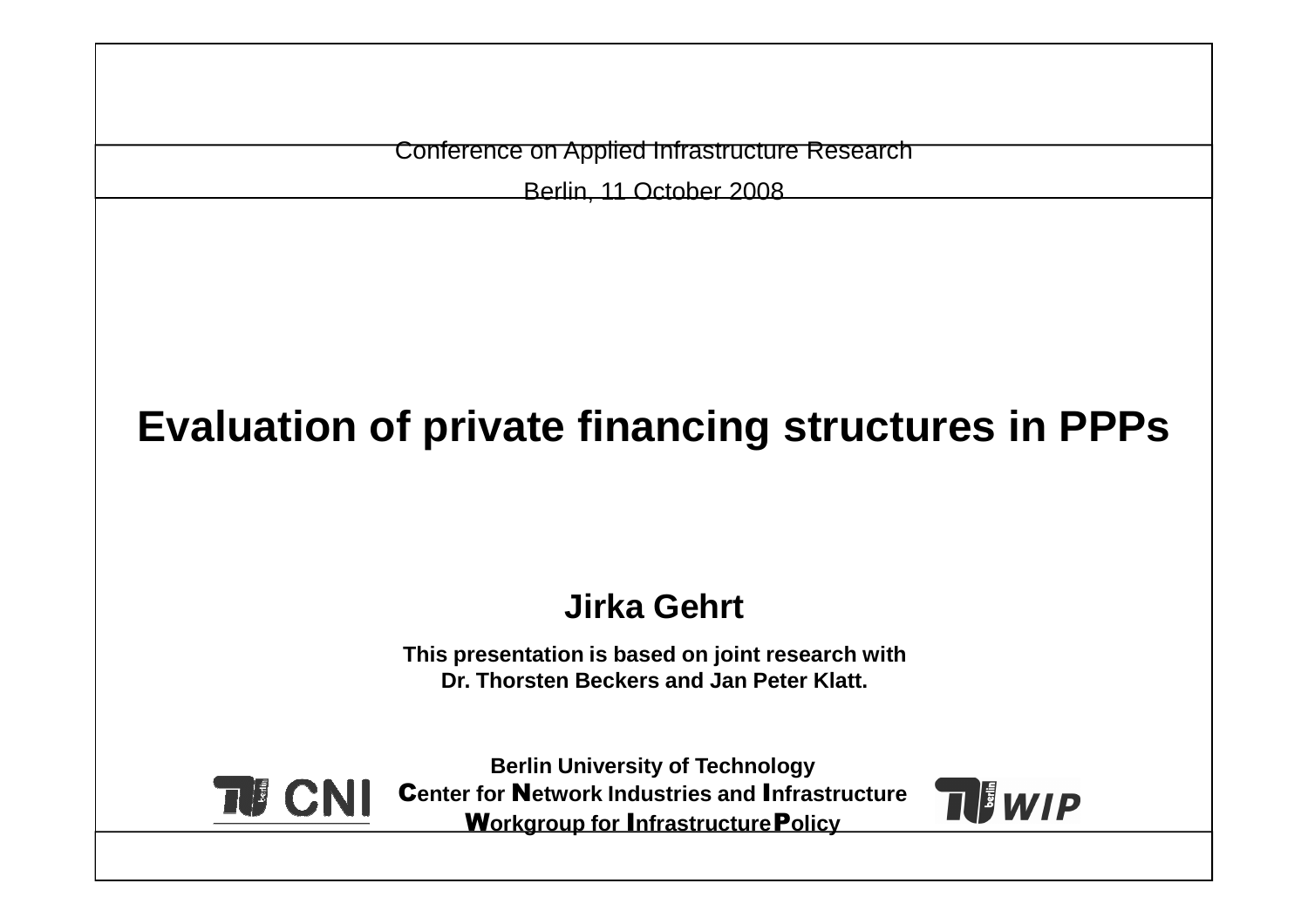#### **Focus on PPP projects with long-term transfer of cost risk**

#### **Definition and focus**

PPP is the bundled provision of services relating to an infrastructure facility by one private contractor in a long-term contract

Focus on projects:

- with long-term transfer of cost risk to the contractor to provide incentives for lifecycle cost optimisation
- with high investment need
- with contractor renumeration from the budget

#### **Schematic representation**



#### **Contractors are typically required in practice to provide capital for the high investment need**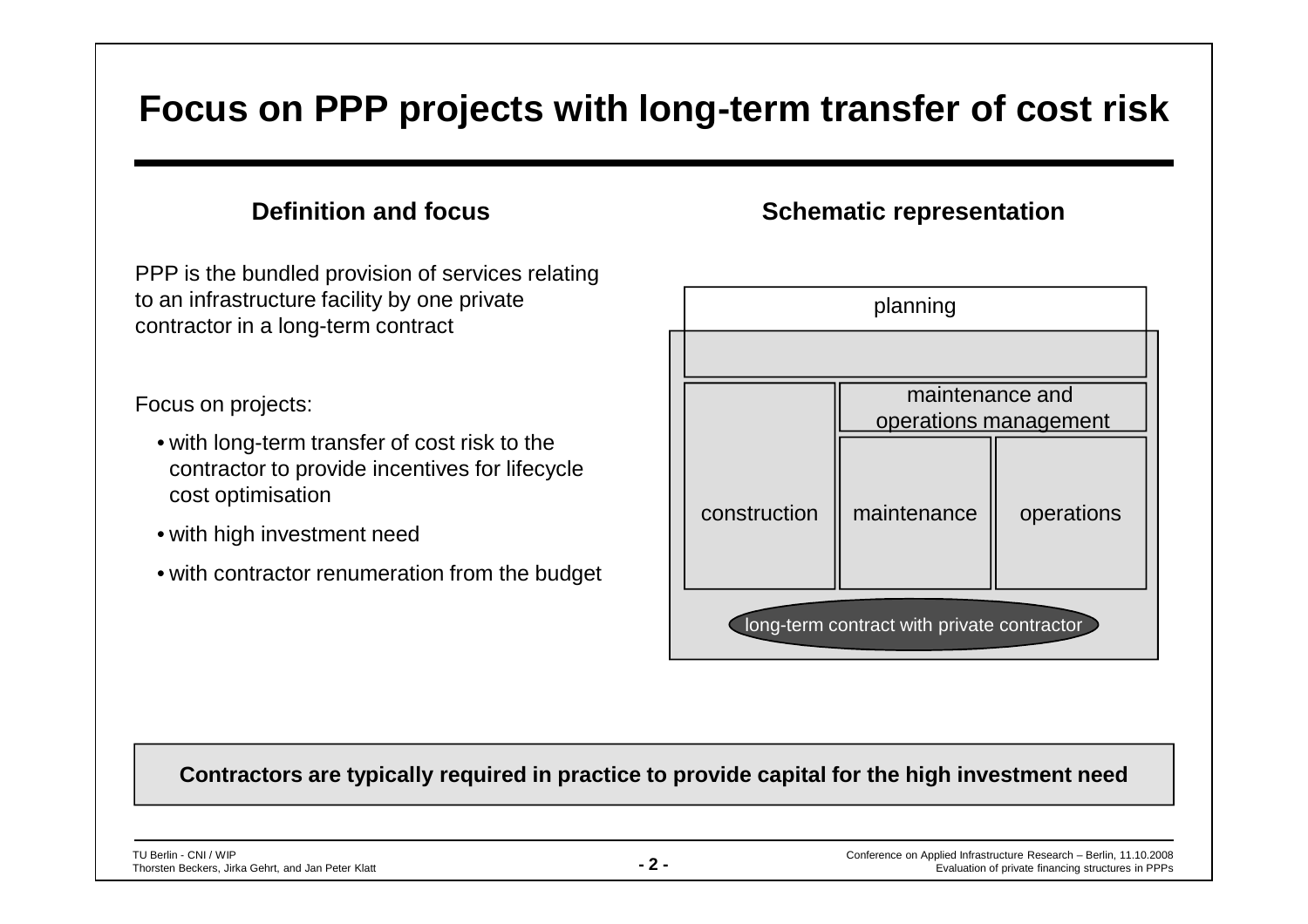## **Temporal design of compensation scheme determines financing need**

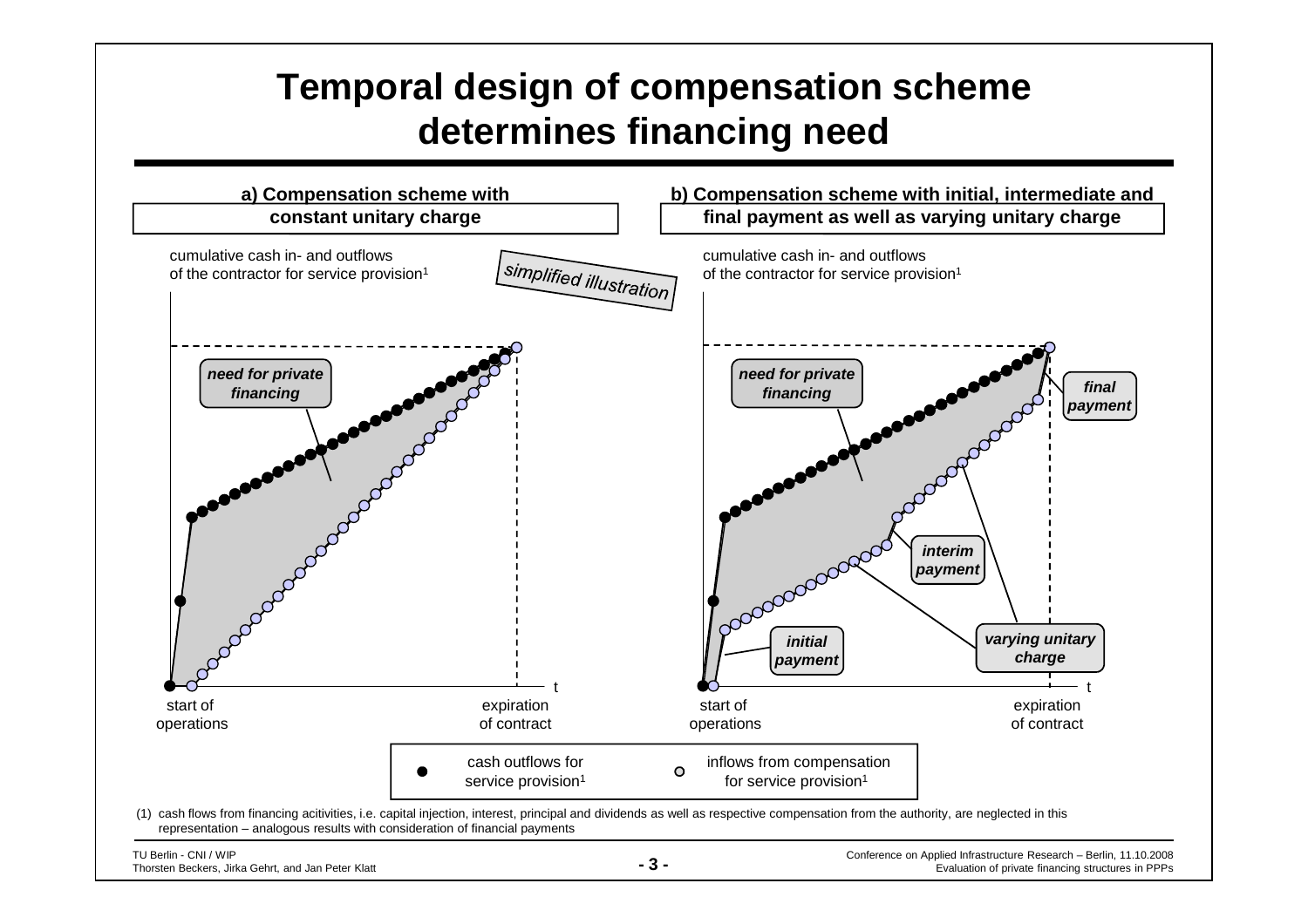## **Incentive function is sound objective for private financing in PPPs**

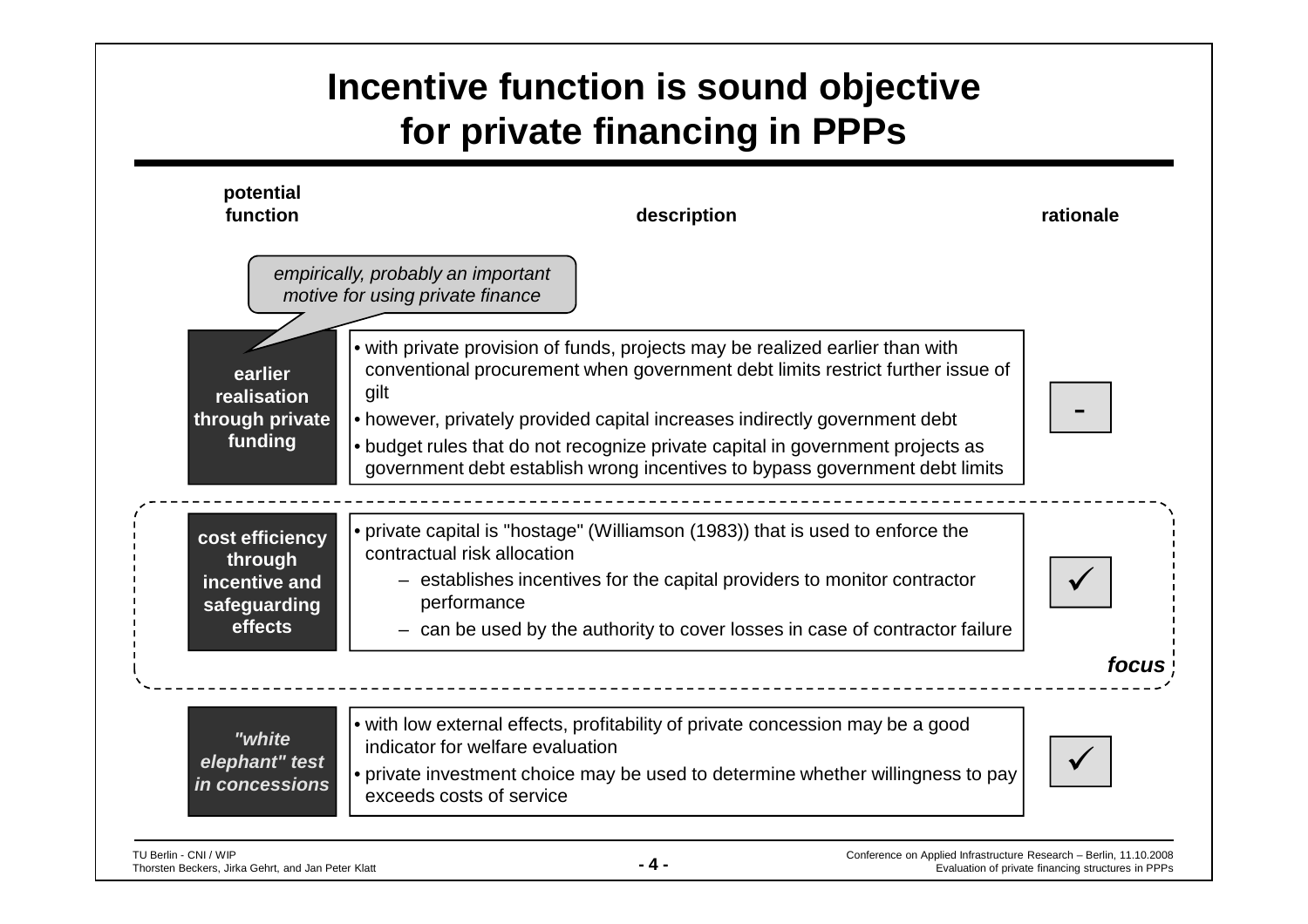#### **Principal-agent theory: risk to be allocated in a trade-off between risk costs and incentives**

| <b>Trisk allocation</b> | $\blacksquare$ $\blacksquare$ definition which of the contracting parties bears the outcomes of particular risks during contract term |
|-------------------------|---------------------------------------------------------------------------------------------------------------------------------------|
|-------------------------|---------------------------------------------------------------------------------------------------------------------------------------|

| trade-<br><b>off</b><br>from | incentives | $\left\vert \right\vert$ with risk transfer, income/welfare of the contractor is directly dependent on his efforts to influence risk<br>realizations<br>let hence, contractor is incentivized to control risk                           |
|------------------------------|------------|-----------------------------------------------------------------------------------------------------------------------------------------------------------------------------------------------------------------------------------------|
| $P-A$<br>theory              | risk costs | $\left\vert \right\vert$ public authorities is less risk averse than private contractors because of better diversification and risk<br>spreading<br>$\left\vert \cdot\right\vert$ with risk transfer to contractor, risk costs increase |

risks, over which the contractor has no or low influence, should be borne by the public authority

 **risks that can be influenced by the contractor should be borne by the contractor**, in particular cost risks relating to construction, maintenance and operations to establish incentive for lifecycle costing

TU Berlin - CNI / WIP THORST - DETERUS AND THE SECRET CONFERENCE ON Applied Infrastructure Research – Berlin, 11.10.2008<br>Thorsten Beckers, Jirka Gehrt, and Jan Peter Klatt Conference on Applied Infrastructure Research – Be • effect on competition • incentives for distorted bids• transaction costs**potential other effects of the risk allocation**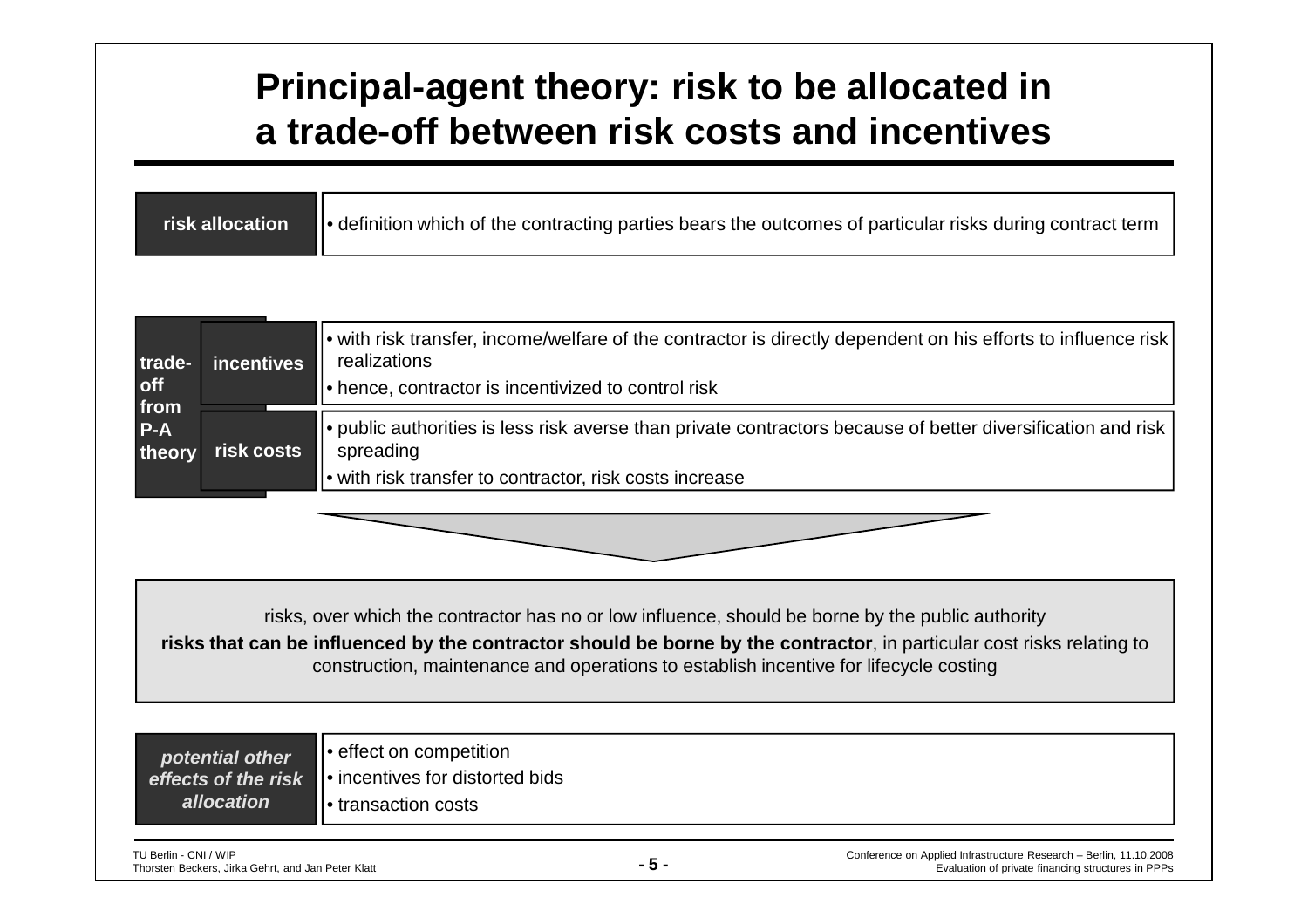## **Private capital provides protection against contractor withdrawal when facing negative risk realizations**

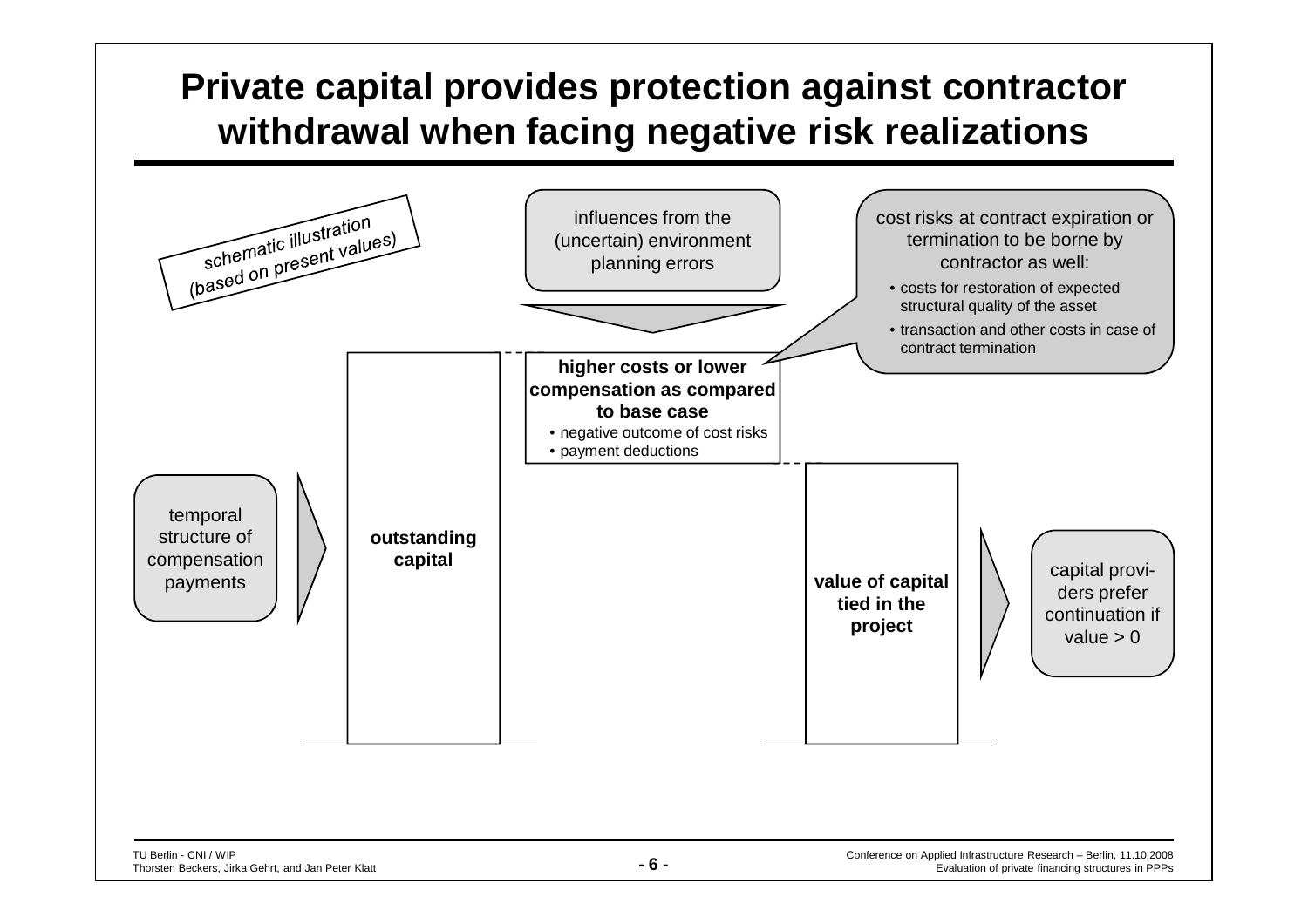## **Without private capital, some cost elements without immediate liquidity effect**

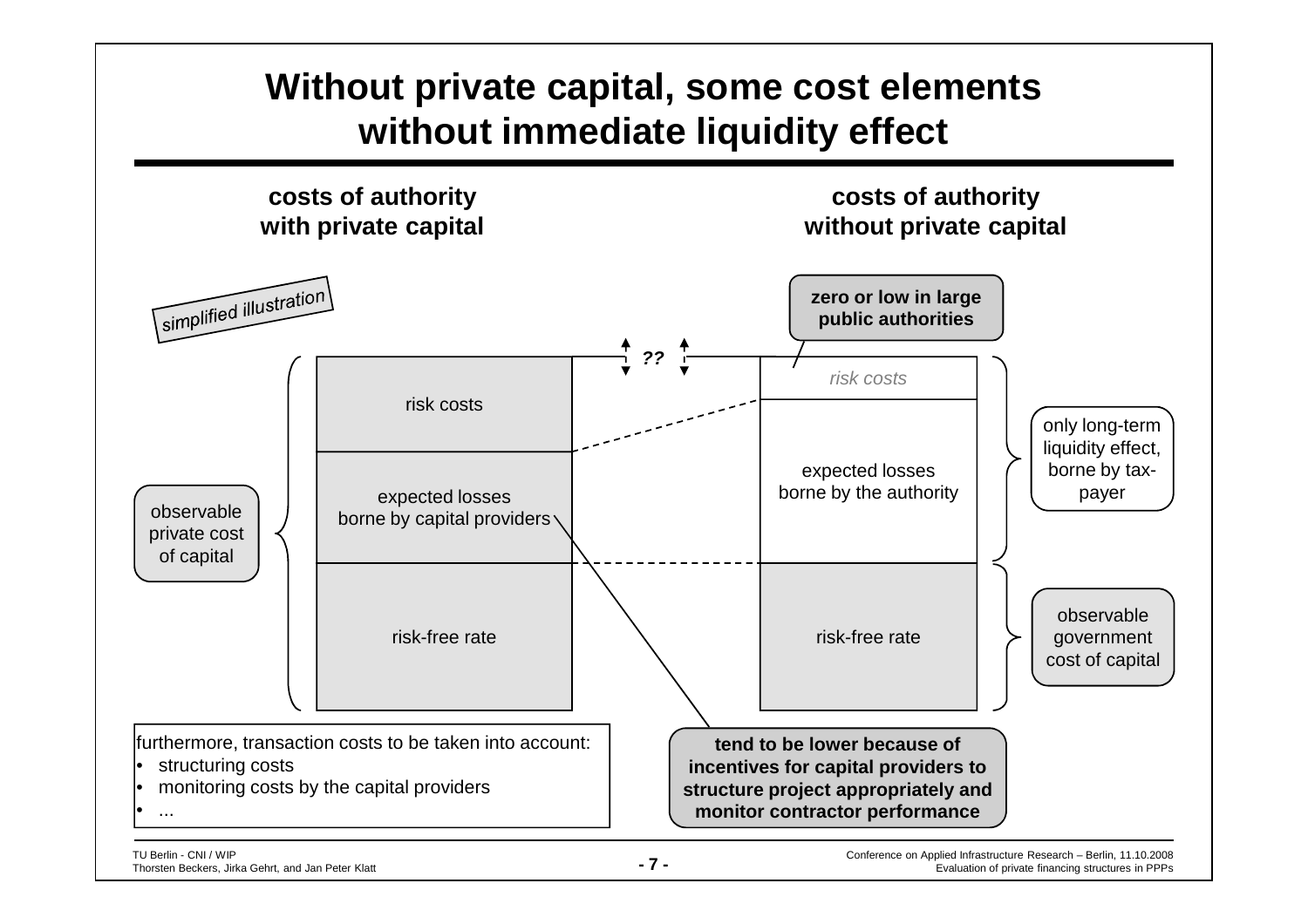### **Hypothesis: Cost-efficient safeguarding with intermediate solution**

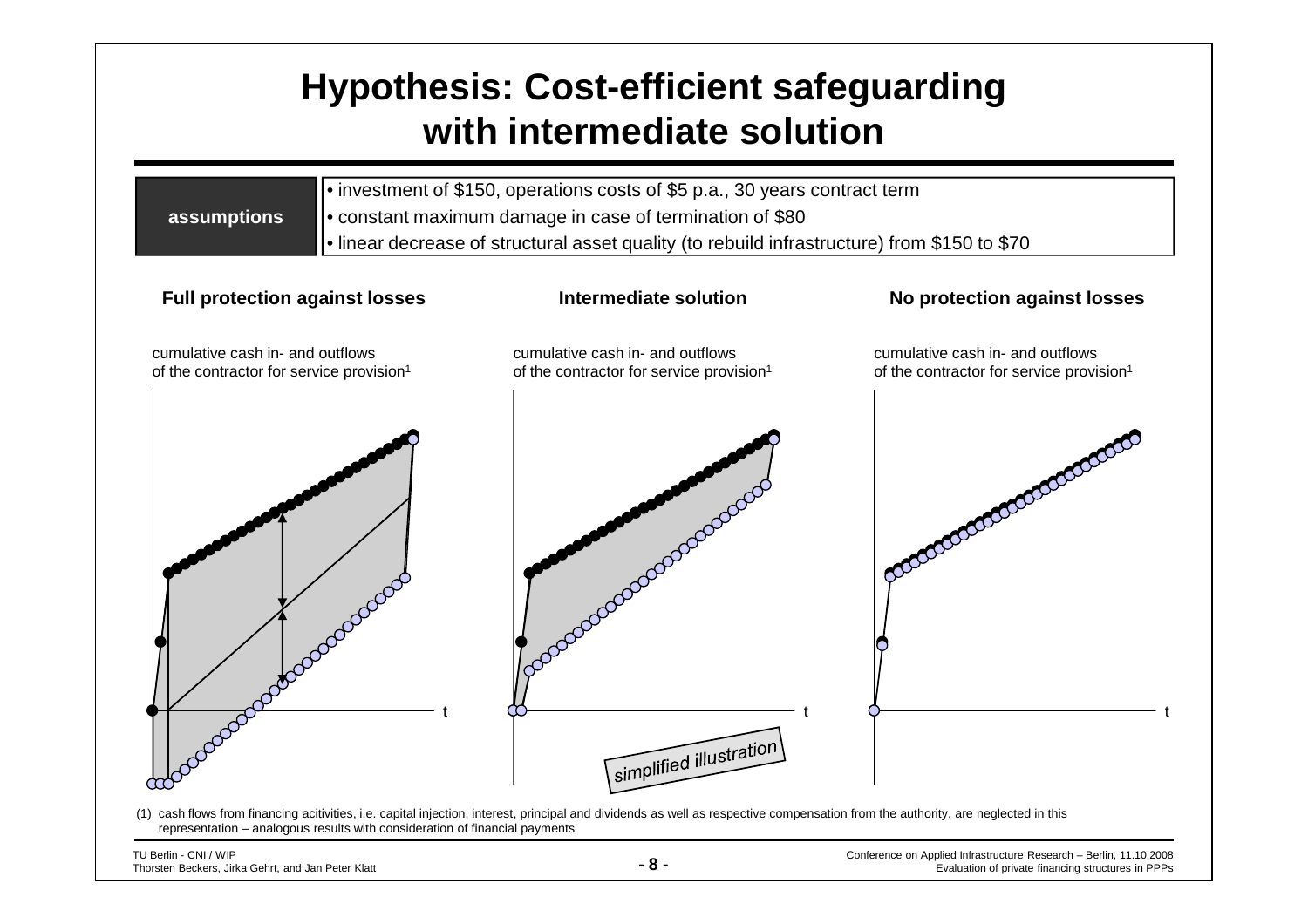#### **Different approaches to private finance in European PPPs**

|                                                   | <b>Basic approach for inital</b><br>financing in past projects                                |                               |
|---------------------------------------------------|-----------------------------------------------------------------------------------------------|-------------------------------|
| <b>UK</b>                                         | 100 % private finance                                                                         |                               |
| <b>The Netherlands</b><br>(road projects)         | 100 % private finance                                                                         | supposed to be                |
| <b>Austria</b><br>(road projects)                 | 100 % private finance                                                                         | reduced in future<br>projects |
| <b>Norway</b><br>(road projects)                  | 100 % private finance                                                                         |                               |
| <b>Germany</b><br>(road projects – federal level) | amount of start-up financing<br>used as bidding variable                                      |                               |
| <b>Germany</b><br>(municipal projects)            | very low risk capital (private funds presumably<br>used for bypassing government debt limits) |                               |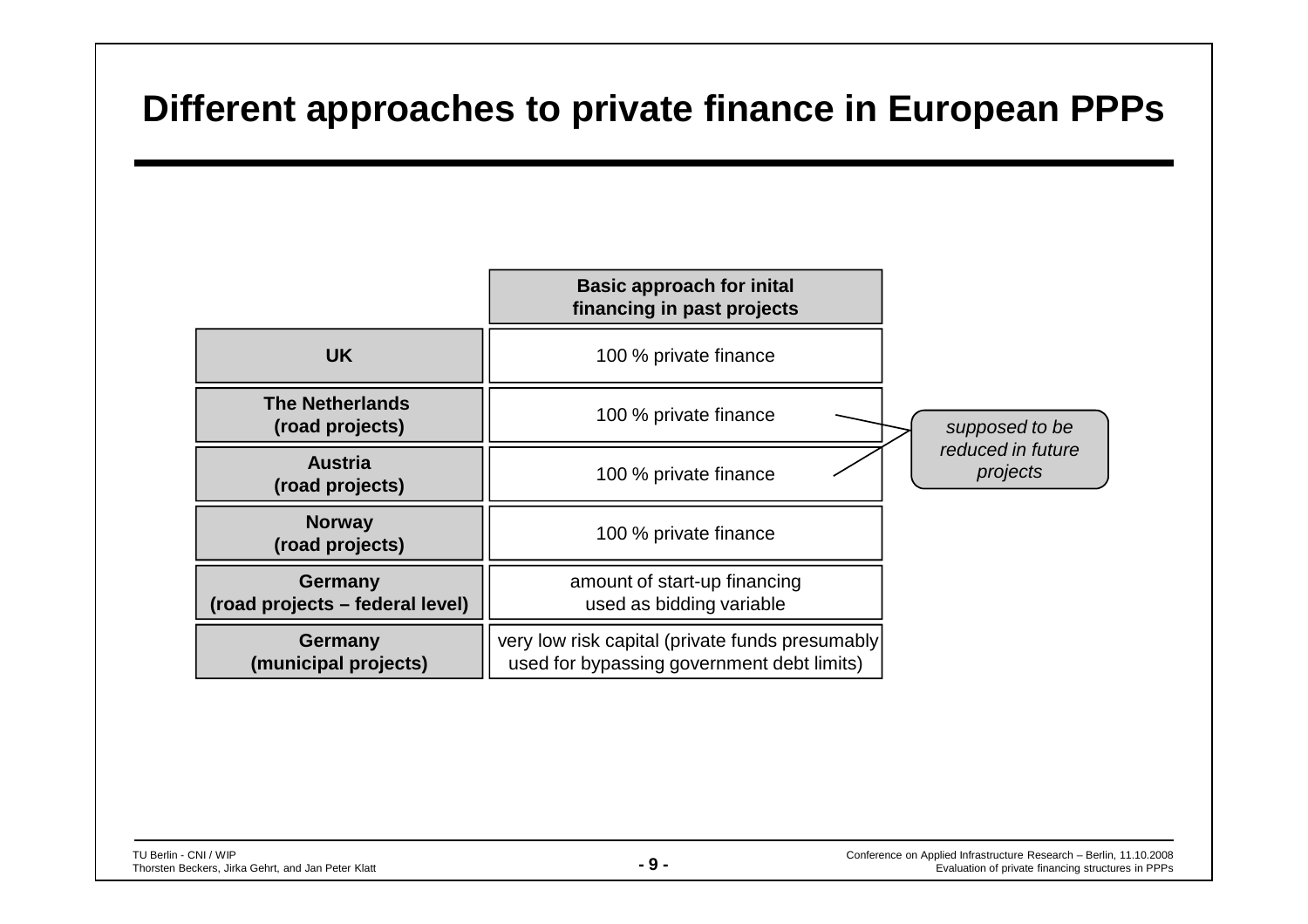### **Monitoring with adjustment of private finance amount during contract term plausible in some circumstances**

#### **Basic idea and cost effect**

regular monitoring by the authority regarding structural quality may be connected with adjustment of private financing amount

total effect on costs dependent on monitoring costs and impact on incentives and capital costs

- reduction of private capital only with adequate asset condition – theoretically only small effect on incentives/expected losses and risk costs
- however, reduction of costs probable with incomplete capital markekts – in particular, if there are opportunity costs of released capital for the contractor

#### requirements:

- structural asset quality must be forecastable
- structural asset quality must be measurable at some reasonable cost and relationship to cost for restoration of agreed-upon standard must be known
- political economy problems must be limited

#### **Temporal design of the compensation**

cumulative cash in- and outflows



(1) cash flows from financing acitivities, i.e. capital injection, interest, principal and dividends as well as respective compensation from the authority, are neglected in this representation – analogous results with consideration of financial payments